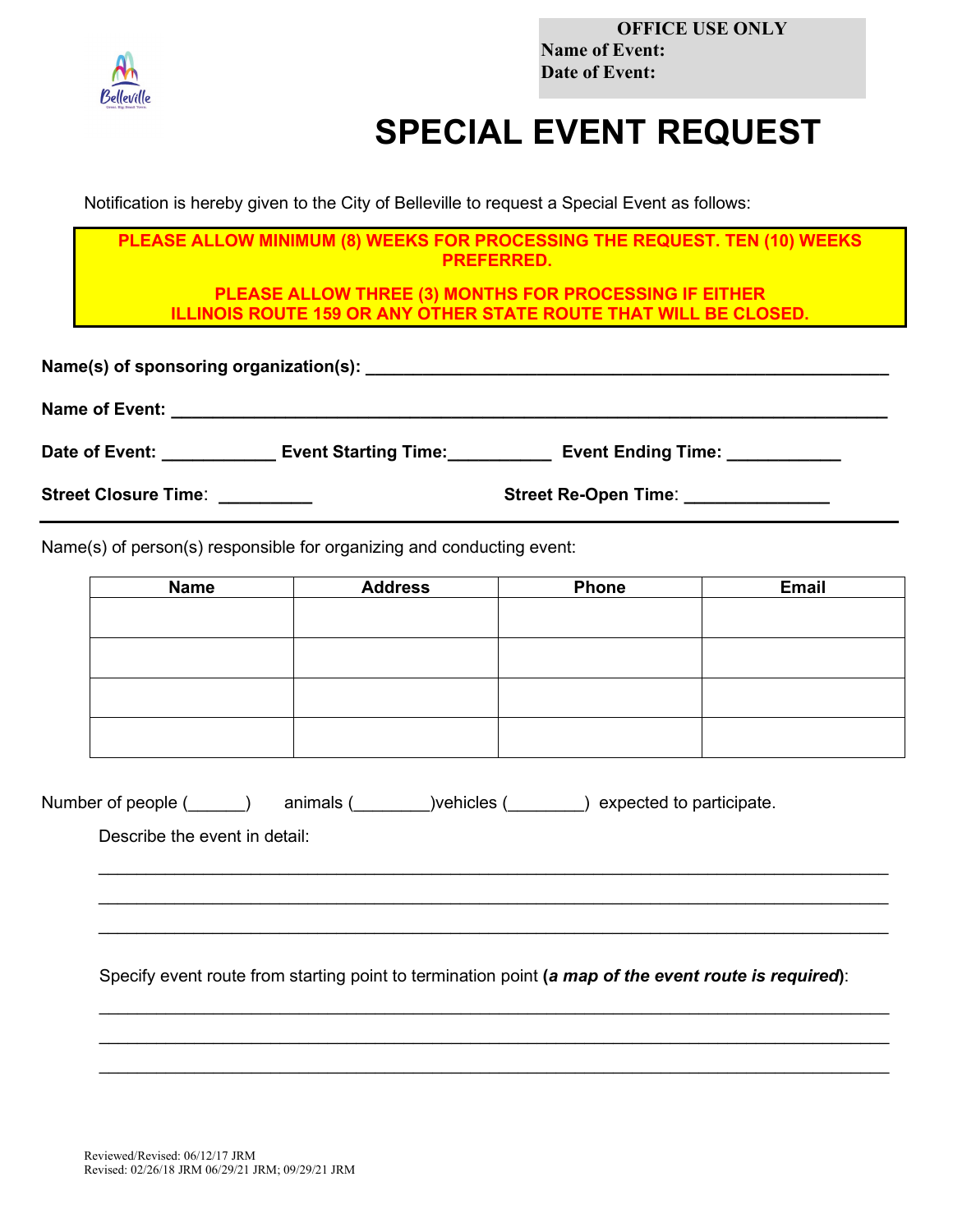## **OFFICE USE ONLY Name of Event: Date of Event:**

Are you requesting streets to be closed? If so, list specifics below and note on map of event route:

*\_\_\_\_\_\_\_\_\_\_\_\_\_\_\_\_\_\_\_\_\_\_\_\_\_\_\_\_\_\_\_\_\_\_\_\_\_\_\_\_\_\_\_\_\_\_\_\_\_\_\_\_\_\_\_\_\_\_\_\_\_\_\_\_\_\_\_\_\_\_\_\_\_\_\_\_\_\_\_\_\_\_\_ \_\_\_\_\_\_\_\_\_\_\_\_\_\_\_\_\_\_\_\_\_\_\_\_\_\_\_\_\_\_\_\_\_\_\_\_\_\_\_\_\_\_\_\_\_\_\_\_\_\_\_\_\_\_\_\_\_\_\_\_\_\_\_\_\_\_\_\_\_\_\_\_\_\_\_\_\_\_\_\_\_*

| Will either Illinois Route 159 any other State Routes be blocked (if YES, it will require approval from the |
|-------------------------------------------------------------------------------------------------------------|
| Illinois Department of Transportation): $\Box$ Yes $\Box$ No                                                |

Does this event require any of the following?

| • Trash Containers                                  |                            | $\Box$ Yes $\Box$ No Number Requested:                                                                                                                                                                                        |
|-----------------------------------------------------|----------------------------|-------------------------------------------------------------------------------------------------------------------------------------------------------------------------------------------------------------------------------|
| • Picnic Tables                                     | $\Box$ Yes $\Box$ No       | <b>Number Requested:</b>                                                                                                                                                                                                      |
| • Sanitation Vehicle and Manpower                   | $\square$ Yes $\square$ No |                                                                                                                                                                                                                               |
| • Electric (if available) (note on map location(s)) | $\Box Y$ es $\Box$ No      | <b>Number Requested:</b>                                                                                                                                                                                                      |
| • Music                                             | $\Box$ Yes $\Box$ No       | Times: when the control of the control of the control of the control of the control of the control of the control of the control of the control of the control of the control of the control of the control of the control of |
| • Barricades<br>Comments or Additional Request(s):  |                            | □Yes□ No Number Requested:                                                                                                                                                                                                    |
|                                                     |                            |                                                                                                                                                                                                                               |

**A CERTIFICATE OF INSURANCE NAMING THE CITY OF BELLEVILLE AS AN ADDITIONAL INSURED IS REQUIRED IN THE AMOUNT OF \$1 MILLION DOLLARS PER PERSON AND \$2,000,000 AGGREGATE. YOUR APPLICATION WILL NOT BE CONSIDERED OR APPROVED WITHOUT RECEIPT OF THIS DOCUMENT. (City of Belleville • 101 South Illinois Street • Belleville • IL •62220)**

**IF EITHER ROUTE 159 OR ANY OTHER STATE ROUTE WILL BE CLOSED, A CERTIFICATE OF INSURANCE NAMING ILLINOIS DEPARTMENT OF TRANSPORTATION AS AN ADDITIONAL INSURED IS REQUIRED IN THE AMOUNT OF \$1 MILLION DOLLARS. YOUR APPLICATION WILL NOT BE CONSIDERED OR APPROVED WITHOUT RECEIPT OF THIS DOCUMENT. (IL Department of Transportation • 1100 East Court Plaza Drive • Collinsville • IL • 62234)**

## **Affixing my signature to this application, declares my acceptance and understanding of the guidelines and certain limitations which may apply to this event.**

| Signature of Person Making Application       | Printed Name of Person Making Application                                                                                                              |
|----------------------------------------------|--------------------------------------------------------------------------------------------------------------------------------------------------------|
| <b>Mailing Address</b>                       |                                                                                                                                                        |
| <b>Phone Number</b>                          | E-mail                                                                                                                                                 |
| DATE OF APPLICATION:                         |                                                                                                                                                        |
| Return this form (via mail/email/in-person): | City of Belleville - City Clerk's Office<br>101 South Illinois Street<br>Belleville, Illinois 62220<br>E-mail: jmeyer@belleville.net<br>(618) 233-6810 |